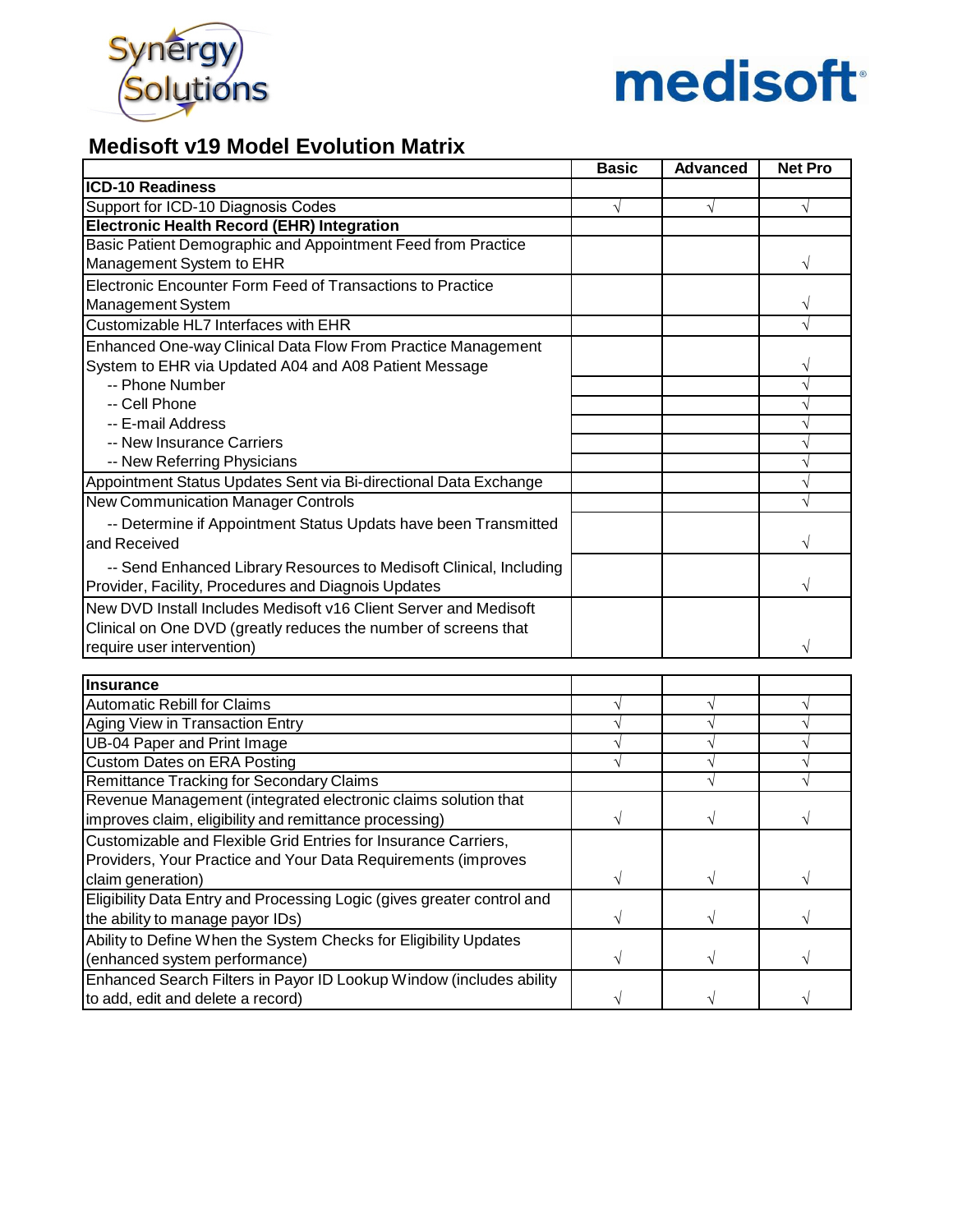

## **Medisoft v19 Model Evolution Matrix -- Page 2**

|                                                                      | <b>Basic</b> | <b>Advanced</b> | <b>Net Pro</b> |
|----------------------------------------------------------------------|--------------|-----------------|----------------|
| <b>Insurance Continued</b>                                           |              |                 |                |
| Changes Made to Comply with the ANSI X12 Version 5010 Standards      |              |                 |                |
| for the Transmission of Specific Healthcare Transactions (see        | V            |                 |                |
| -- New Windows or Tabs: EDI Note Tab on Edit Claim Window;           |              |                 |                |
| EDI Notes List Window; EDI Note Window                               |              |                 |                |
| -- Several Fields Moved and Windows Restructured to                  |              |                 |                |
| Accommodate Moved Fields                                             | V            | V               | V              |
| -- Several New Fields Added Throughout Medisoft                      | $\sqrt{}$    |                 |                |
|                                                                      |              |                 |                |
| -- Option for UB-04 Condition Codes Moved to Main Lists Menu         |              |                 | $\sqrt{ }$     |
| -- Several Additional Options Added and Other Changes Made           |              |                 |                |
| Revenue Management electronic remittance advice (ERA) processing     |              |                 |                |
| updates to comply with ANSI-5010                                     |              |                 |                |
| -- Updates to the RelayHealth Implementation Guide (IG)              |              |                 |                |
| -- New Remittance Delivery Method (RDM) Elements Added to            |              |                 |                |
| Loop 1000B                                                           |              |                 |                |
| -- New Coverage Expiration Date (DTM) element added to explain       |              |                 |                |
| that coverage was denied because the patient's coverage has expired  |              |                 |                |
| -- New Claim Received Date Elements (DTM) added in Loop 2100         |              |                 |                |
| so that they are recognized if they are received                     | V            |                 |                |
| -- Updates Made to the Claim Preview Report and Claim Details        |              |                 |                |
| Report                                                               | V            |                 |                |
| Revenue Management Enhancements (to reduce the number of clicks      |              |                 |                |
| to perform certain tasks, and simplify the setup and configuration   | V            |                 |                |
| Insurance Groupings for Reporting and Analysis                       |              |                 |                |
| Security Assignments Same for Insurance and Eligibility (streamlines |              |                 |                |
| eligibility security and access)                                     |              |                 |                |
|                                                                      |              |                 |                |
| <b>Accounting/Billing</b>                                            |              |                 |                |
| <b>Customized Aging Buckets</b>                                      |              |                 | V              |
| Withhold Code Type for Procedure Codes                               |              |                 | V              |
| <b>Automatic Rebill for Claims</b>                                   |              |                 | √              |
| Deactivate Codes                                                     |              |                 | V              |
| Global Days (surgical billing)                                       |              |                 |                |
| <b>Billing for 8 Diagnosis Codes</b>                                 |              |                 |                |
| <b>Integrated Electronic Eligibility Checking</b>                    |              | $\sqrt{}$       | $\sqrt{}$      |
| <b>Multi-link Treatment Plans</b>                                    |              |                 | V              |
| <b>Serialized Superbills</b>                                         |              |                 | V              |
| <b>Color-coding Transactions and Quick Ledger</b>                    |              |                 | V              |
| Dunning Messages for Statements                                      |              |                 | V              |
| Statement Management                                                 |              |                 | V              |
| Cycle Billing                                                        |              |                 | V              |
| Rules-based Collection Assignments                                   |              |                 | V              |
| <b>Actionable Collection Worklist</b>                                |              |                 | V              |
| <b>Task or Date-driven Collection Workflow</b>                       |              |                 | V              |
| <b>On-demand Collection Letters</b>                                  |              |                 | V              |
| Automatic Recalculation of Patient Remainder Balance                 |              |                 | V              |
| Automatic Small Balance Write-offs                                   |              |                 | V              |
| <b>Missed Copay Tracking</b>                                         |              |                 | V              |
| <b>Unprocessed Transactions (Holding Tank)</b>                       |              |                 | V              |
|                                                                      |              |                 |                |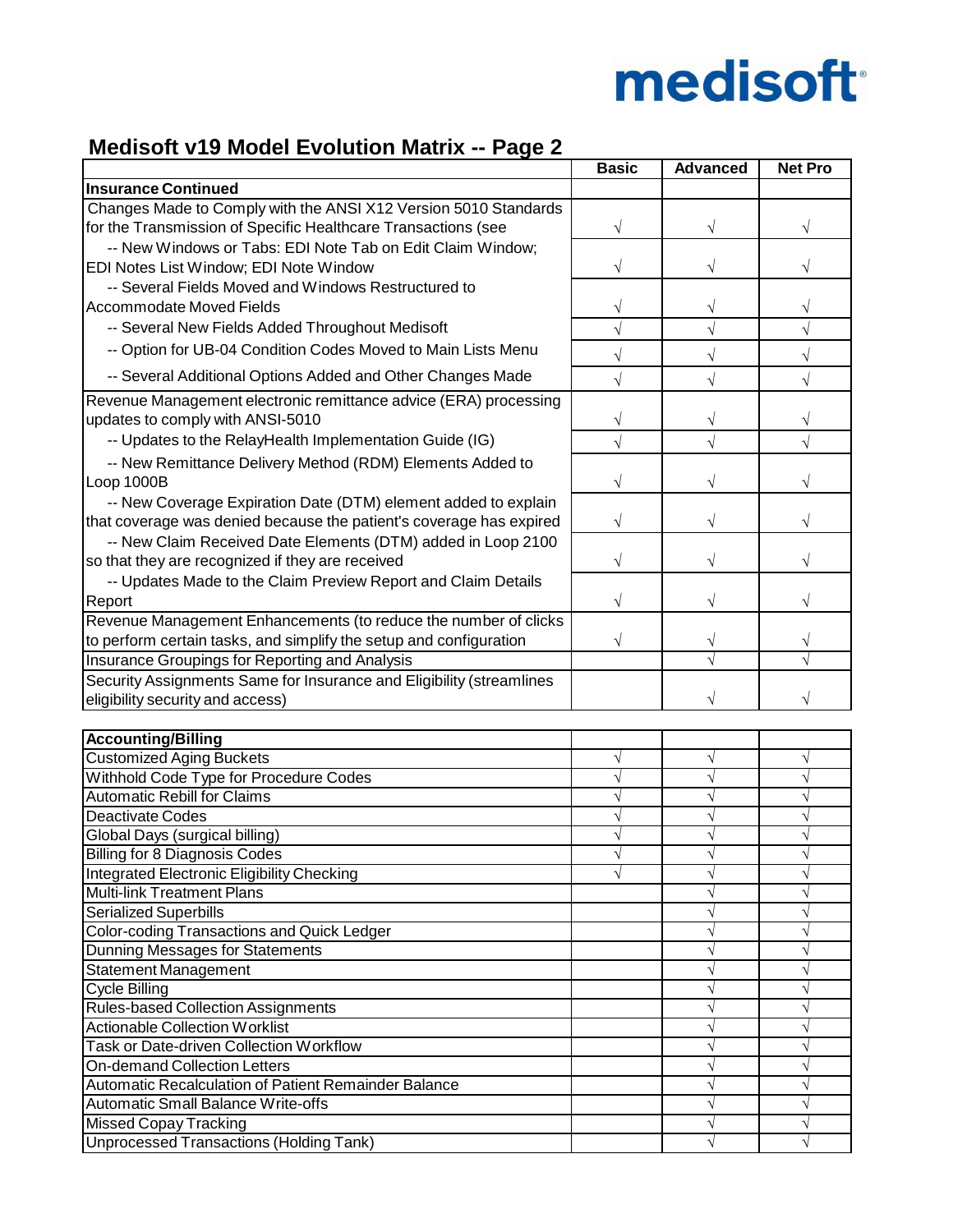

## **Medisoft v19 Model Evolution Matrix -- Page 3**

|                                                                        | <b>Basic</b> | <b>Advanced</b> | <b>Net Pro</b> |
|------------------------------------------------------------------------|--------------|-----------------|----------------|
| <b>Accounting/Billing Continued</b>                                    |              |                 |                |
| <b>Missed Copay Remainder Statement</b>                                |              | V               | V              |
| Small Balance Write-off by Statement Submission Count                  |              |                 | $\sqrt{}$      |
| Statement Manager Remainder Balance Display                            |              |                 | $\sqrt{}$      |
| Collection List Link to Quick Ledger                                   |              |                 | V              |
| Deposit List Detail Print                                              |              |                 |                |
| Integration with BillFlash from NexTrust (automates the printing and   |              |                 |                |
| mailing of patient statements)                                         |              |                 |                |
|                                                                        |              |                 |                |
| <b>Reporting</b>                                                       |              |                 |                |
| Export to Microsoft® Excel                                             |              |                 | V              |
| Case Billing Code Filter on Standard Reports                           |              |                 | $\sqrt{}$      |
| <b>File Maintenance Progress Reporting</b>                             |              |                 | $\sqrt{}$      |
| <b>Print Blank Superbills</b>                                          |              |                 | V              |
| Electronic Transaction Reporting (helps manage electronic              |              |                 |                |
| transactions related to verifying insurance eligibility and submitting |              |                 |                |
| claims)                                                                | V            |                 | V              |
|                                                                        |              |                 |                |
| Audit Reports (tracks reporting and exporting of data)                 |              |                 | $\sqrt{}$      |
| <b>Facility Report</b>                                                 |              |                 | V              |
| Quick Receipt and Quick Statement                                      |              |                 | V              |
| <b>Patient Collections Reports</b>                                     |              |                 | V              |
| <b>Insurance Collections Reports</b>                                   |              |                 | V              |
| <b>Unapplied Copayment Report</b>                                      |              |                 | V              |
| <b>Standard Patient by Insurance Report</b>                            |              |                 | V              |
| <b>Standard Patient by Diagnosis Report</b>                            |              |                 | V              |
| <b>Standard Patient by Procedure Report</b>                            |              |                 | √              |
| Dashboard - Totals                                                     |              |                 | V              |
| Dashboard - Trending                                                   |              |                 | V              |
| Medisoft Reports (formerly Focus Reports Standard) - Includes          |              |                 |                |
| reports previously available in Medisoft plus more than 200 additional |              |                 |                |
| reports                                                                |              |                 |                |
|                                                                        |              |                 |                |
| Security/HIPAA                                                         |              |                 |                |
| Security Added to MediUtils                                            |              |                 |                |
| Auto Log-off                                                           |              |                 |                |
| Warning on Unapproved Codes                                            |              |                 | V              |
| <b>Unique Identifier Fields</b>                                        |              |                 | V              |
| <b>ANSI Standard Electronic Claims</b>                                 |              |                 | V              |
| <b>HIPAA Security Ready</b>                                            |              |                 | V              |
| Rules-based Password Management                                        |              |                 | V              |
| <b>User Access History Reporting</b>                                   |              |                 | V              |
| Multi-level Trigger Management                                         |              |                 | V              |
| 5 Levels of Permissions and Security                                   |              |                 | V              |
| <b>Print Permissions Grid</b>                                          |              |                 | V              |
| <b>Security Permissions on Reports</b>                                 |              |                 | $\sqrt{}$      |
| <b>Global Security</b>                                                 |              |                 | V              |
| <b>Integrated Reporting Security</b>                                   |              |                 | $\sqrt{}$      |